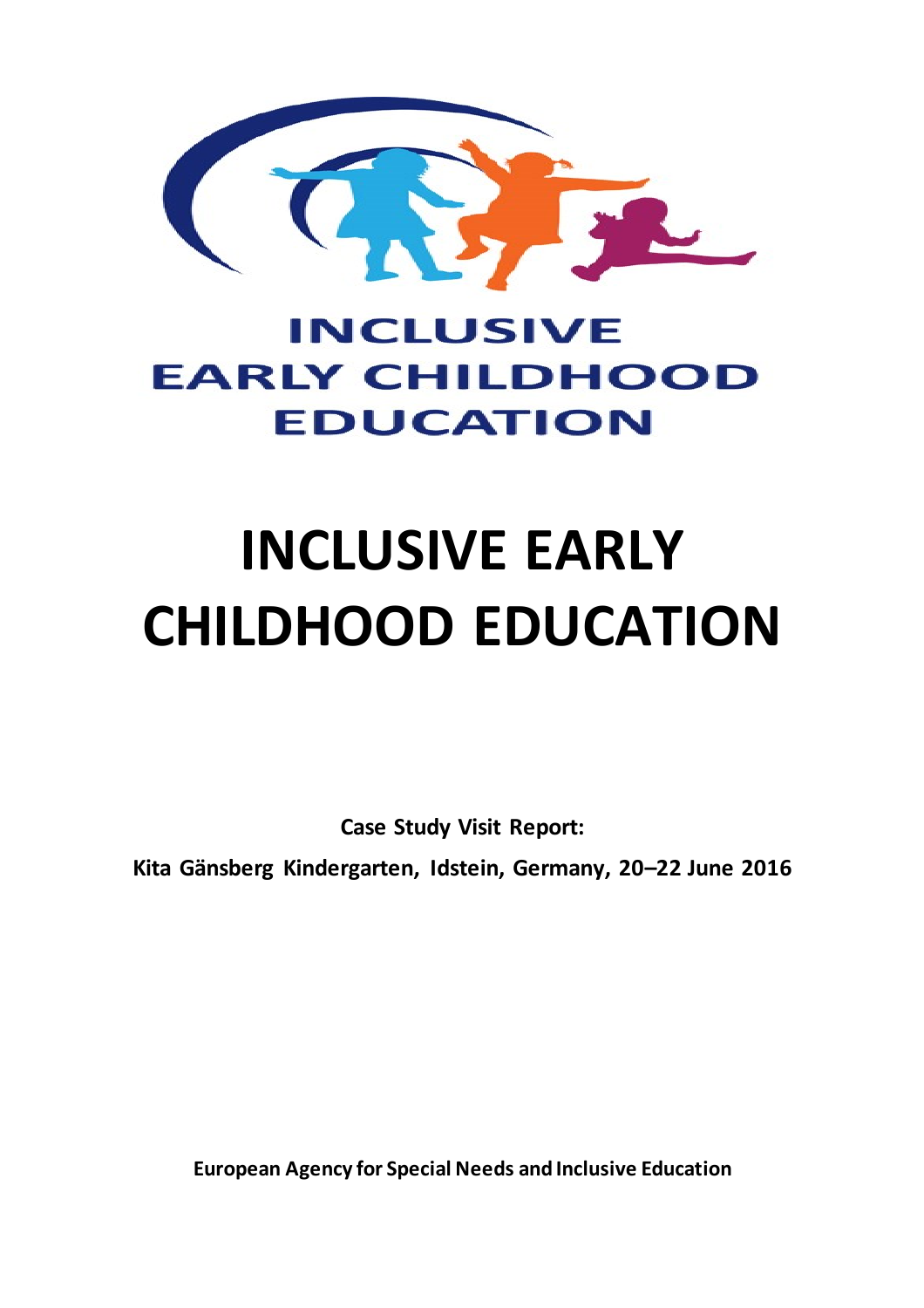

| <b>CONTENTS</b>                                                                      |
|--------------------------------------------------------------------------------------|
|                                                                                      |
|                                                                                      |
|                                                                                      |
| 1. INTRODUCTION: SELECTED CASE STUDY VISIT OF THE IECE PROJECT7                      |
|                                                                                      |
| 2.1 Inclusion in early childhood education in the Federal State of Hessen, Germany 9 |
|                                                                                      |
| 3. THE SETTING'S HIGHLIGHT (THEME 1): LIVING AND LEARNING - CHILD-                   |
|                                                                                      |
|                                                                                      |
|                                                                                      |
|                                                                                      |
|                                                                                      |
|                                                                                      |
|                                                                                      |
|                                                                                      |
|                                                                                      |
|                                                                                      |
|                                                                                      |
|                                                                                      |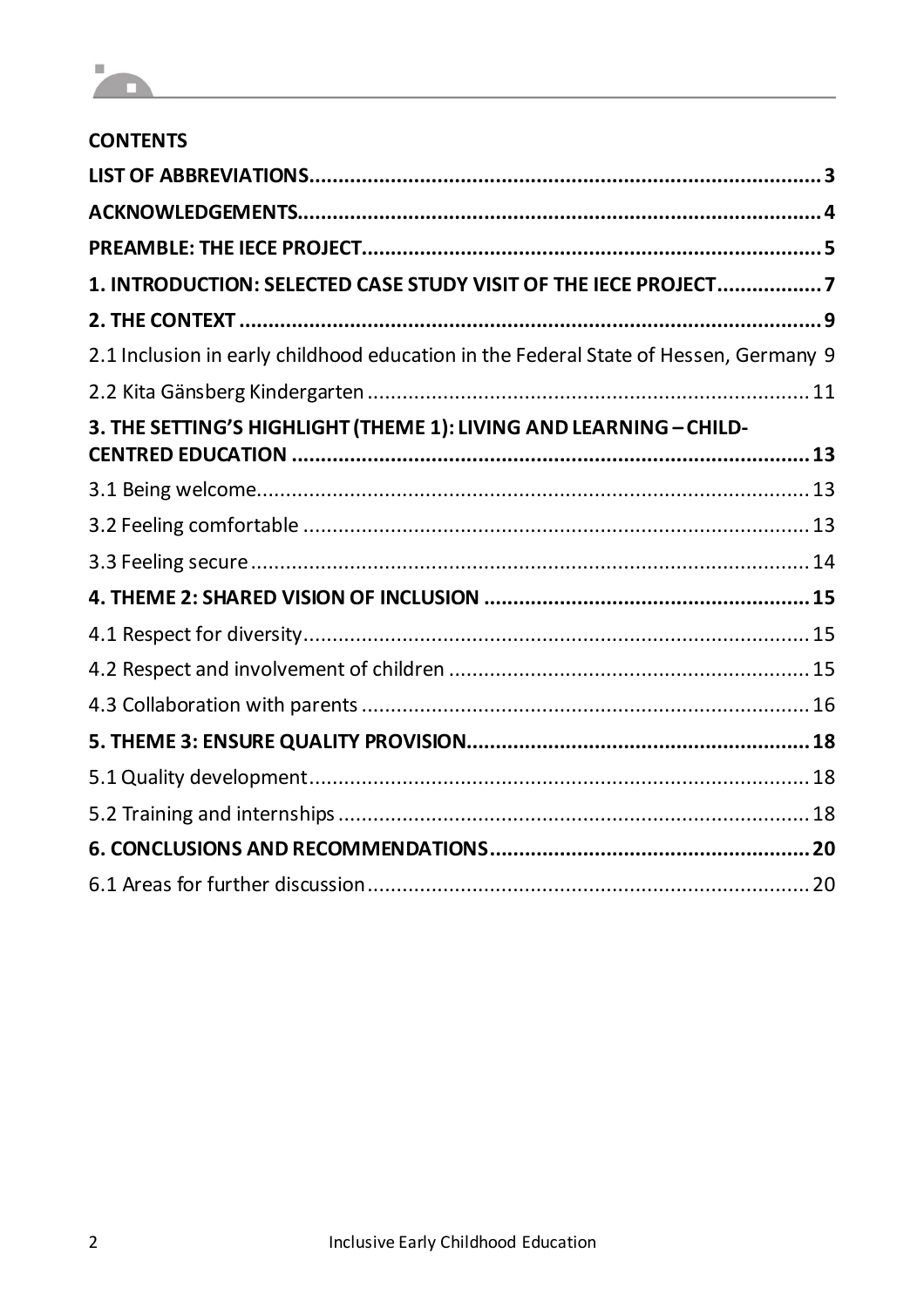### **LIST OF ABBREVIATIONS**

| Abbreviation | <b>Full version</b>                                        |
|--------------|------------------------------------------------------------|
| ECE:         | Early childhood education                                  |
| ECI:         | Early childhood intervention                               |
| EU:          | European Union                                             |
| HBEP:        | Education and Development Programme for Children in Hessen |
| IECE:        | <b>Inclusive Early Childhood Education</b>                 |
| OECD:        | Organisation for Economic Co-operation and Development     |
| PAG:         | <b>Project Advisory Group</b>                              |
| SEN:         | Special educational needs                                  |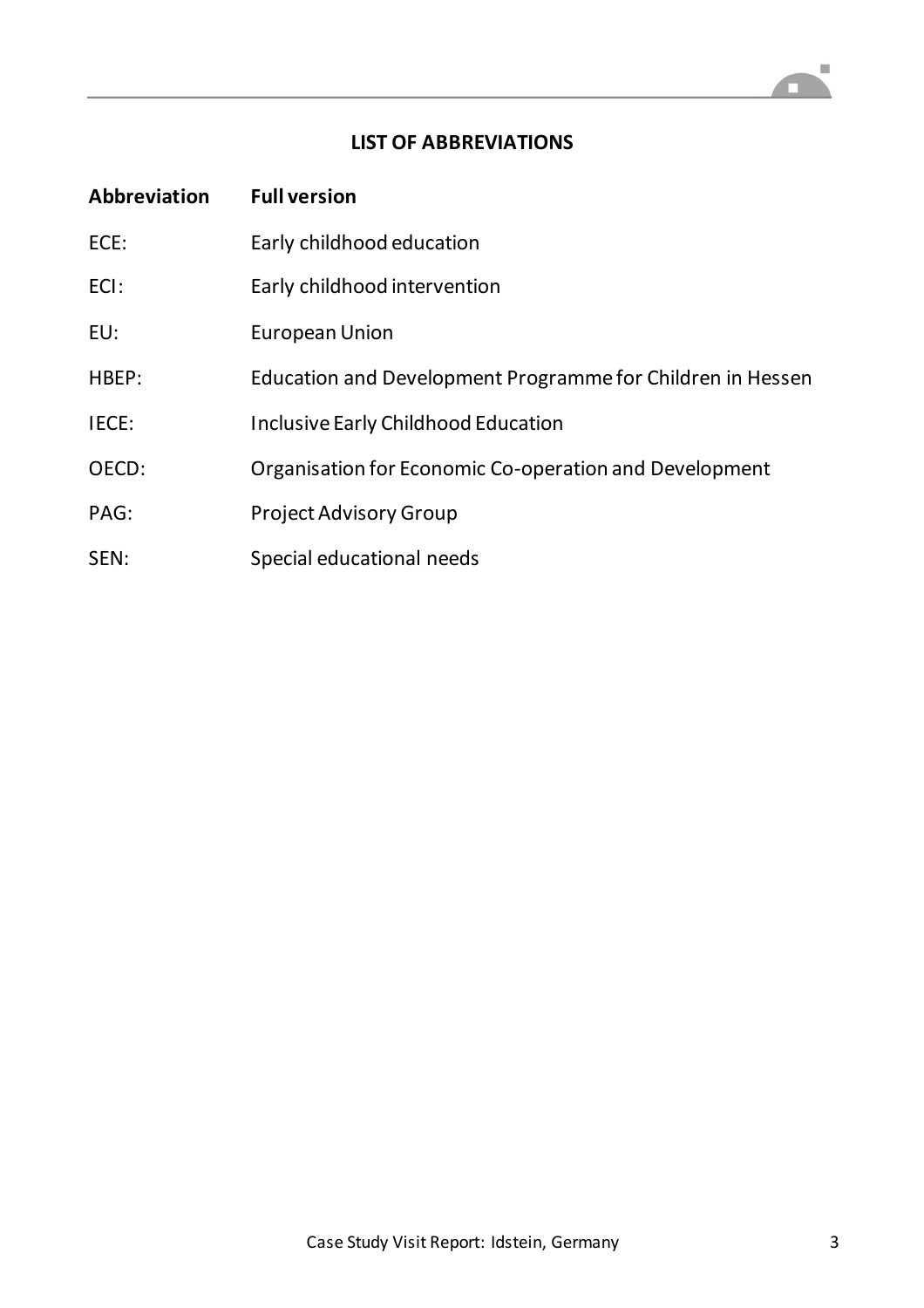### **ACKNOWLEDGEMENTS**

The Agency gratefully acknowledges the generous help, support and warm welcome provided by the hosts in Idstein and Kita Gänsberg Kindergarten, in particular Christian Herfurth, Mayor of Idstein; Birgid Oertel, Agency Representative Board member; Ulrike Suntheim, Agency National Co-ordinator; and Eva Klein and Carola Nürnberg, country experts.

Thanks also go to Hubert Lorenz-Medick, principal of Kita Gänsberg Kindergarten, the kindergarten's educational and support staff, and the children and parents, all of whom gave up their time to meet with us in Idstein.

Finally, the Agency would like to acknowledge the key role of the PAG members and national experts who took part in the visit and provided additional support.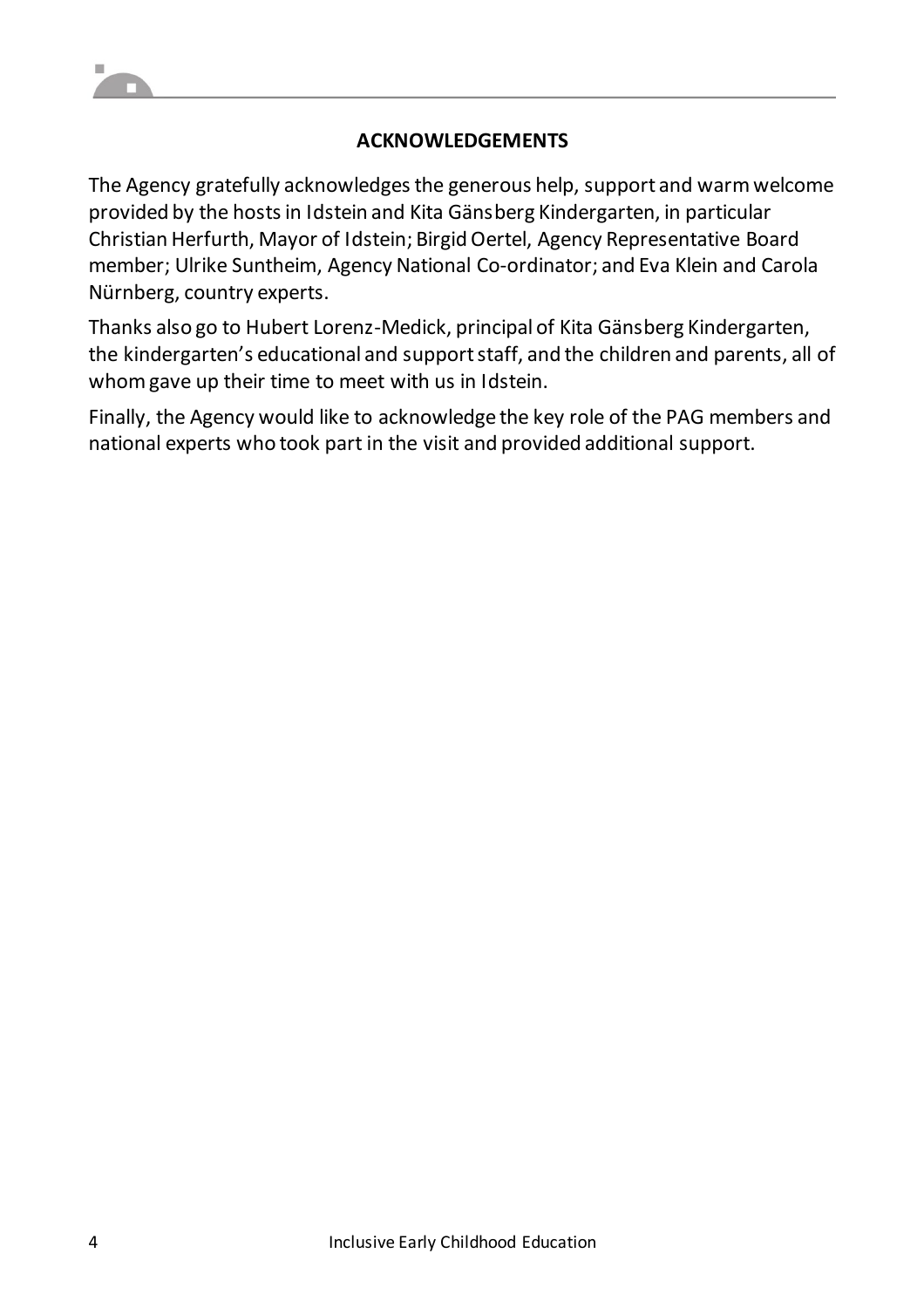### **PREAMBLE: THE IECE PROJECT**

This report on the case study visit to Idstein and Kita Gänsberg Kindergarten, Hessen, Germany, is part of the Inclusive Early Childhood Education (IECE) project, conducted by the Agency from 2015 to 2017. The project includes a total of eight such visits in different European countries.

The project's overall goal is to identify, analyse and subsequently promote the main characteristics of quality inclusive ECE for all children from three years old to the start of primary education.

Thus, the project focuses on the structures and processes that can ensure a systemic approach to providing high-quality inclusive ECE that effectively meets the academic and social learning needs of all the children from the school group's local community.

The project started off with a focus on the five thematic areas for improving ECE that were raised by EU and OECD working groups for this field (EU, 2014; OECD, 2014):

- Access to quality ECE for all children. From the perspective of the project, this principle refers to facilitating access for all children in the community, with particular concern for the most vulnerable, such as children with disabilities and SEN, immigrants and newcomers, and other at-risk children and families.
- Workforce quality. This principle calls for the employment of appropriately trained staff with access to continuous training and adequate working conditions, appropriate leadership, support staff inside and outside the school, and adequate resources and positive parent, interdisciplinary and interagency collaboration.
- Quality curriculum/content. This principle underlines the need for a holistic and flexible curriculum and pedagogy that promote child wellbeing and learning in all aspects of development – cognitive, social, language, emotional and physical – and enable children to be meaningfully and actively engaged in a safe but open and stimulating environment.
- Evaluation and monitoring. This not only refers to how children's development and learning is monitored, but also to the ECE provision's level of effectiveness to meet established quality standards that ensure a quality learning environment for all children.
- Governance and funding. This principle considers how public funding and leadership models are used accountably to ensure that a quality ECE service is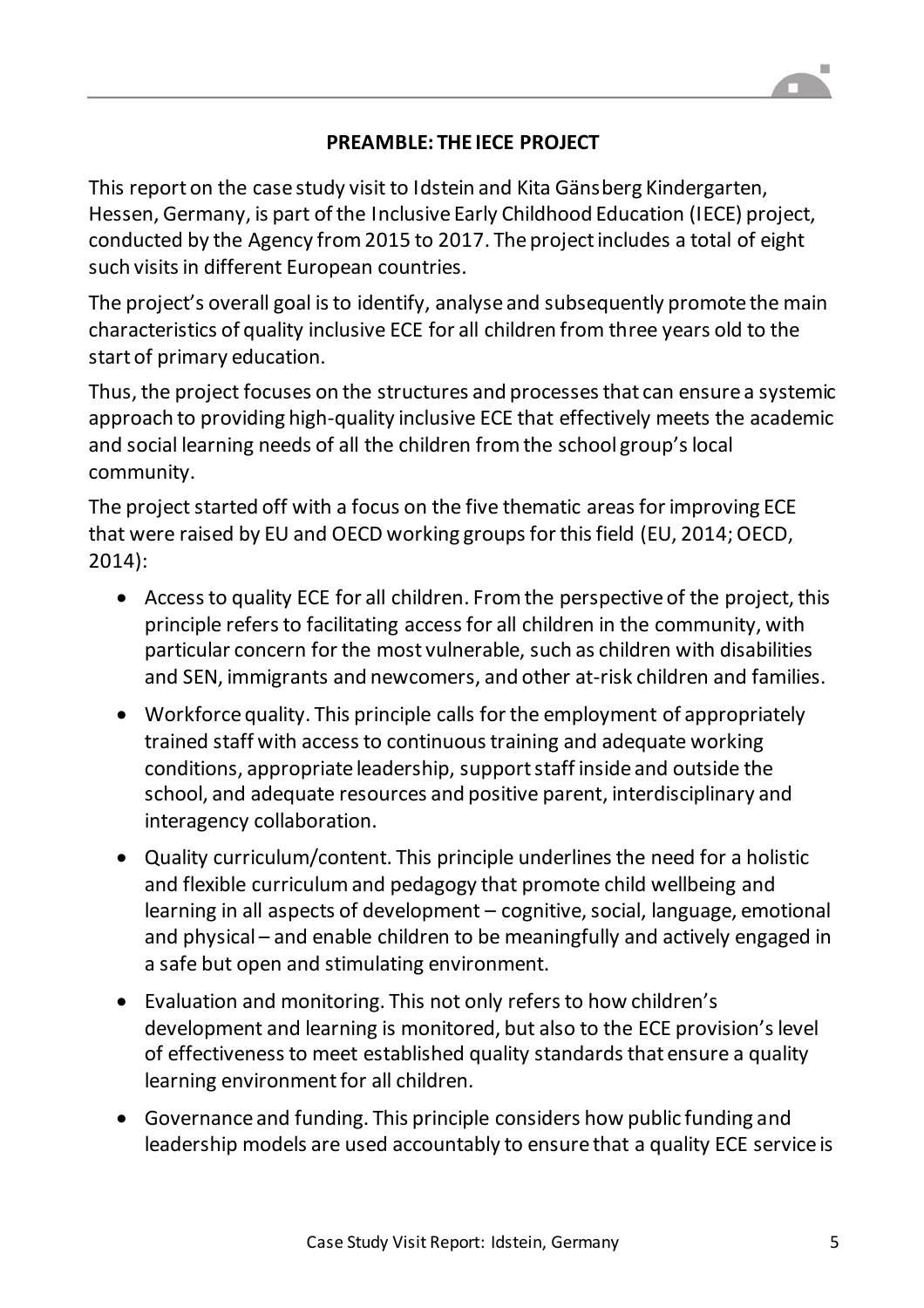

available to all children and is managed with a constant focus on enabling each child's holistic growth and learning.

Project activity and project outputs will include:

- A literature and policy review providing the conceptual framework for the project and including a review of international and European research literature and policy papers on ECE.
- Country reports providing information on policy and practice in inclusive ECE for all children at national level.
- European practitioners' perceptions of and practices for inclusive ECE: an analysis of descriptions of 32 examples of inclusive ECE provisions.
- Detailed reports of the eight selected case study sites, including analysis of the key project themes investigated.
- Recommendations designed to meet policy-makers' needs: the project synthesis report will draw on evidence from all project activities; the key issues/factors facilitating quality inclusion in ECE will be analysed and translated into recommendations.
- A self-assessment/self-reflection tool for the ECE setting.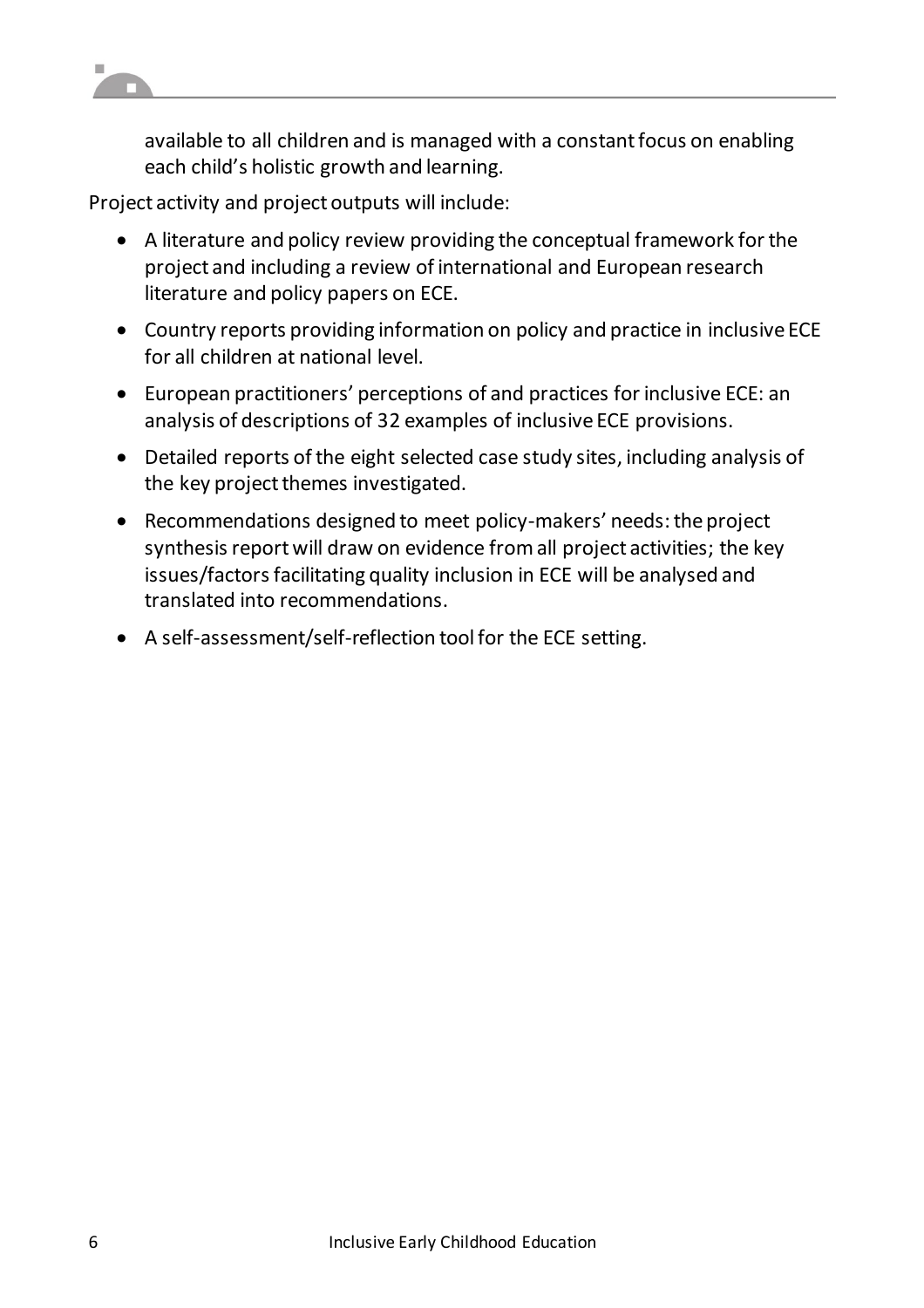### **1. INTRODUCTION: SELECTED CASE STUDY VISIT OF THE IECE PROJECT**

This report provides information about the case study visit that the Agency team conducted in Hessen, Germany, in June 2016.

Kita Gänsberg Kindergarten, Idstein, was selected, along with seven other sites, from examples of inclusive practice in ECE submitted by national experts and Agency Representative Board members. The eight selected examples were willing to be visited and studied by a project team in order to understand the quality features of inclusive ECE provision.

In order to support the countries in identifying examples of inclusive practice in ECE, the Agency team, in collaboration with the PAG members, established criteria that the example provisions were expected to meet. These criteria, which were also used to select the eight examples, were:

- Relevance of the site
- Clarity of the information provided
- Evidence of the following:
	- respect for diversity;
	- $\mathsf{p}$  promotion of participation and engagement;
	- holistic curriculum;
	- skilled workforce;
	- collaboration and partnership;
	- smooth transitions;
	- quality assurance;
	- $-$  self-evaluation to inform improvement.

The selected examples also needed to reflect diverse geographical locations across Europe.

A team of Agency staff, PAG members and country experts visited Idstein and Kita Gänsberg Kindergarten, from 20 to 22 June 2016. The visit provided opportunities to hear first-hand about developments in the city and the kindergarten's ECE provisions, to observe classes and to interview different stakeholder groups: principal, teachers, support teachers, parents and children. Interviews were conducted according to a schedule to provide consistency across the eight project case study visits. In addition, relevant documents on national and regional policy and practice were collected prior to and during the visit. All visiting project participants provided first impressions at a forum on the last day of the visit and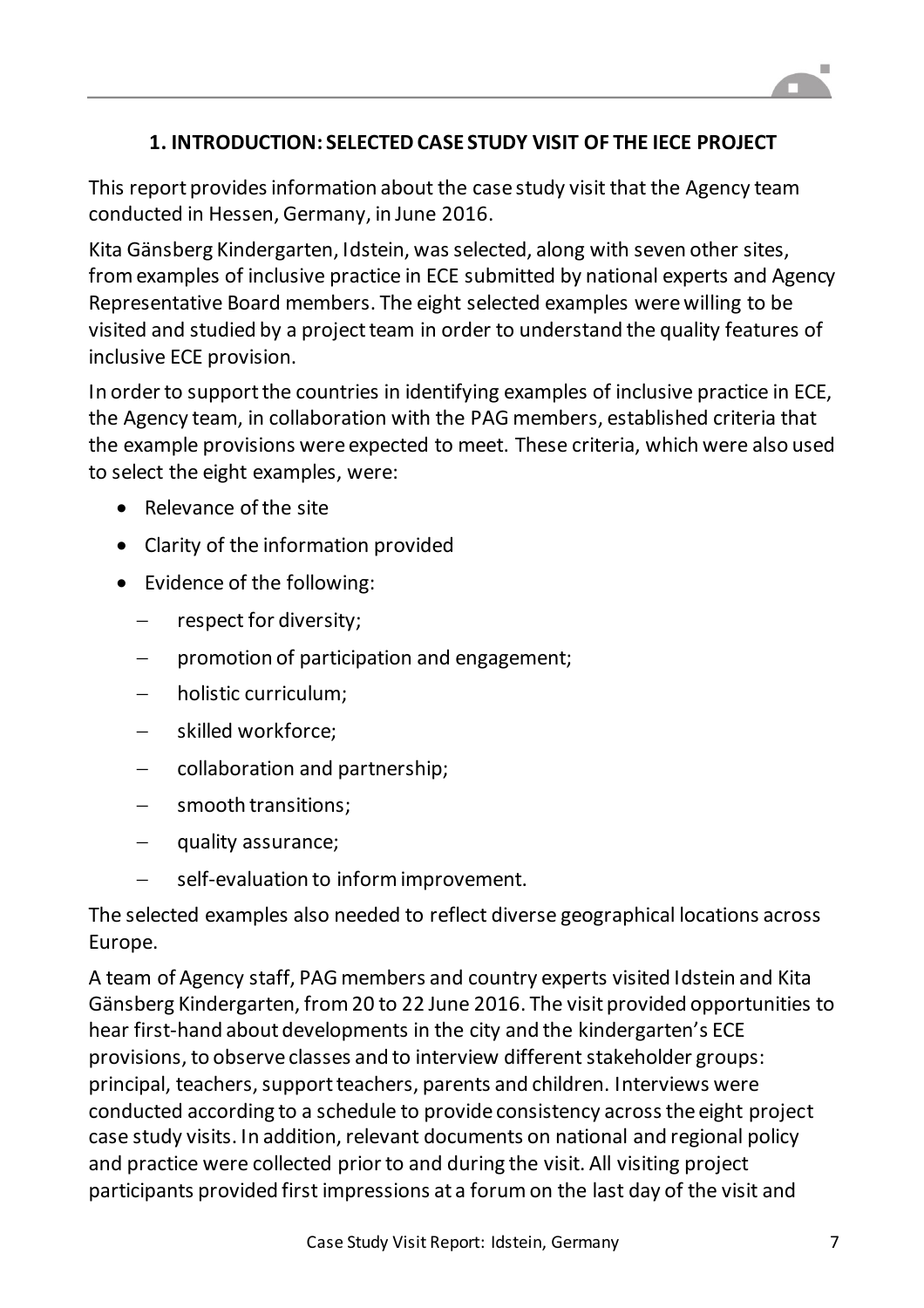

then submitted written feedback about the inclusive features of the ECE provision at Kita Gänsberg Kindergarten. All these sources of evidence have been used to draft this report.

An analysis of all the above data led to the identification of three main themes in how Kita Gänsberg Kindergarten is enhancing the inclusiveness of its ECE provision:

- 1 Living and learning child-centred education
- 2 Shared vision of inclusion
- 3 Ensure quality provision.

These are described in detail in Sections 3 to 5 of this report. Section 2 gives an account of the background of inclusive provision within inclusive education in Idstein and Kita Gänsberg Kindergarten, Hessen, Germany.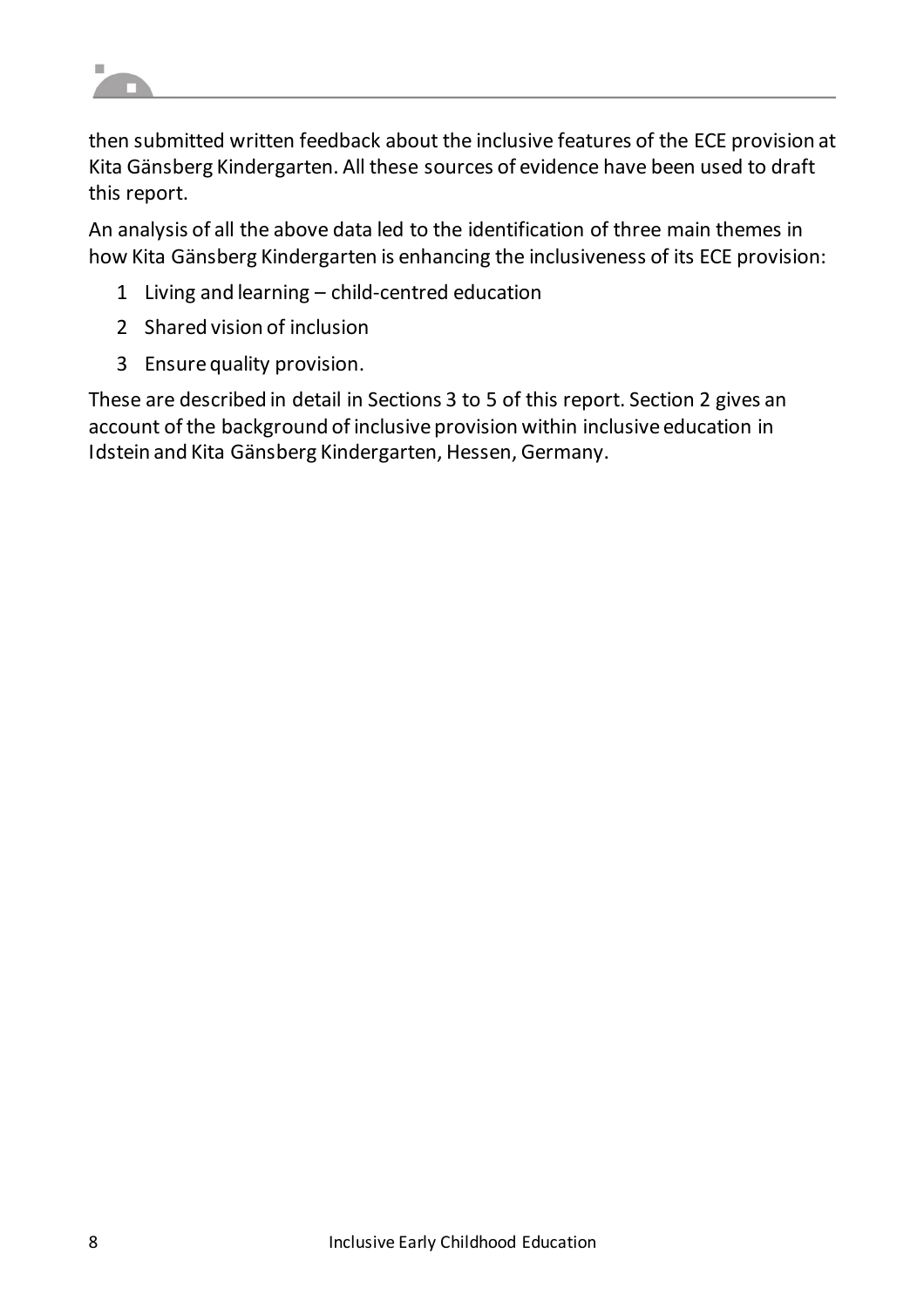### **2. THE CONTEXT**

### **2.1 Inclusion in early childhood education in the Federal State of Hessen, Germany**

In Hessen, early childhood intervention (ECI) institutions work closely together with childcare facilities to help them fulfil their educational mandate.

According to the Education Plan for Children aged 0–10 Years – concerning children with special needs (2014, 53):

*The first support for families is frequently offered by early childhood intervention services: early childhood intervention development support, assistance as well as the encouragement of learning processes.*

*The services also offer consulting and support provisions to childcare facilities and, in this way, help to integrate all children into the educational system.*

*Furthermore, they provide support within the transition period from the family environment to the day-care centres and take responsibility for co-ordination tasks and networking.*

ECI in Hessen includes: 41 regional ECI services, 13 special ECI services (for children with hearing impairments and with visual impairments – belonging to special schools and institutes for children with autism) and 7 social-paediatric centres.

Most of the services are provided by non-profit organisations (independent welfare).

The provisions of ECI services for day-care centres include:

- Counselling in the context of early detection of at-risk children
- Referral to other special services (e. g. educational counselling) or diagnostic clarification
- Counselling within the transition period into the day-care centre concerning application for integration measures, SEN and others
- Counselling during integration measures to support the staff and encourage the child's participation
- Joint planning of support and treatment measures and realisation in the daycare centre by the ECI service staff.

According to the Law of the Federal State of Hessen, there has been an agreement for the 'integration of children with disabilities of the age of one year until the beginning of school in day-care centres':

 Common education of children with and without disabilities in childcare centres close to their place of residence is the rule.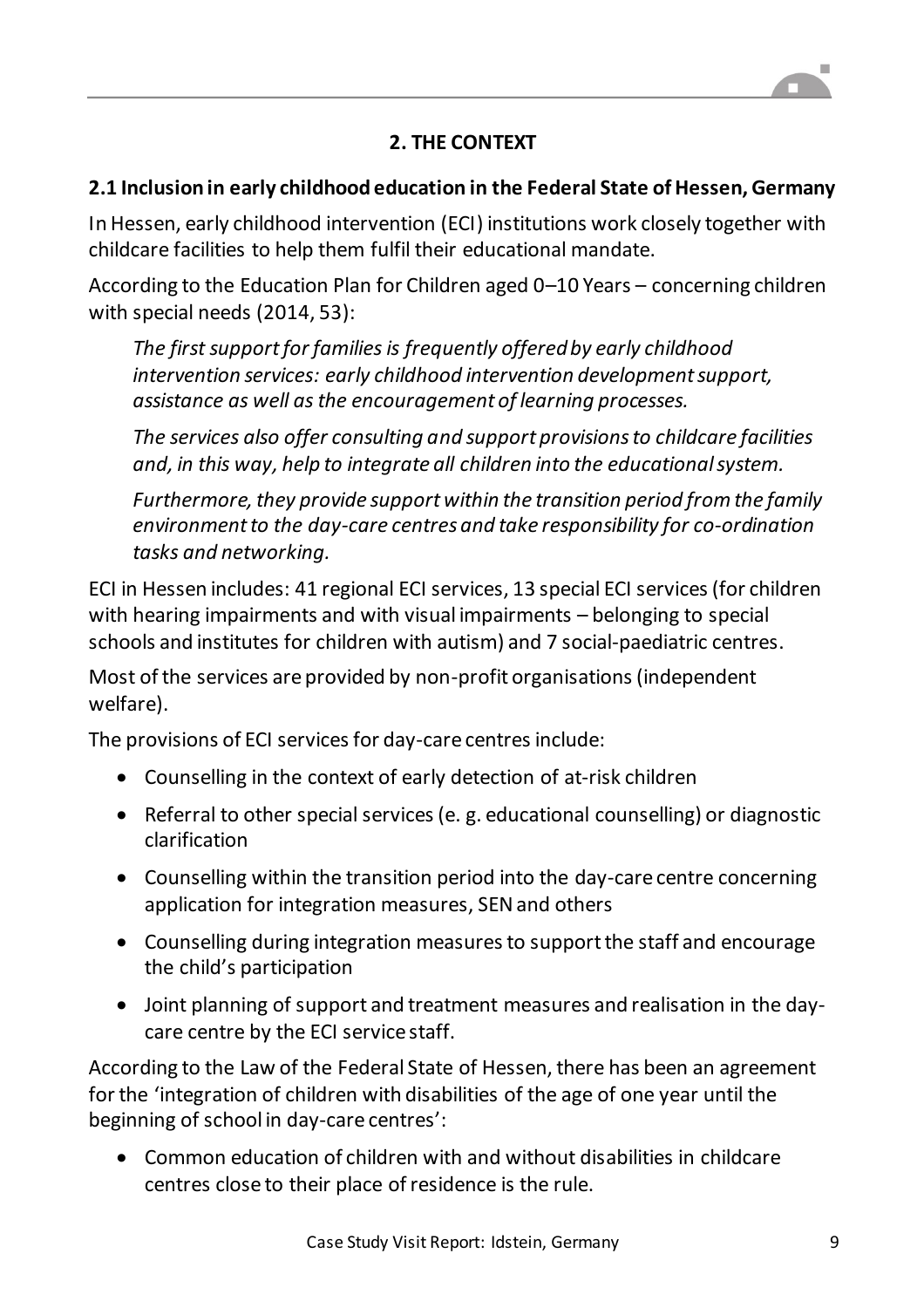

- Since 2002, there are no longer to be institutions solely for children with disabilities.
- Financial aid (social welfare) is to be given to the childcare centre if the following conditions are fulfilled:
	- reduced number of children in this group: age  $3-6:$  25 to 20 children; age 0–3: 12 to 11/10 children;
	- increase of qualified staff: age  $3-6: + 15$  hours/week; age  $0-3: + 13$ hours/week

The process of integration/inclusion of children with disabilities in Hessen's childcare centres has followed different phases:

- After World War II: educational institutions solely for children with disabilities
- 1980s: 'integrative groups' (10–11 children without disabilities, 4–5 children with disabilities) and the individual integration of children with disabilities in regular childcare centres developed
- 2002: closure of institutions solely for children with disabilities.
- Extensive staff training on integration in childcare centres ('Quint')
- Individual integration became the rule; integrative groups exist.

The Federal State of Hessen has contributed to the integration/inclusion of children with disabilities through a number of projects. The Education and Development Programme for Children in Hessen from 0 to 10 years of age (HBEP) provided for:

- a pedagogical frame of reference for all education and learning locations;
- education as a child-centred process;
- diversity as a pedagogic principle, seen as a benefit and an opportunity;
- diversity in many aspects: development, social-cultural experiences, intellectual and linguistic skills, motivation, emotional development;
- an integrative, inclusive, integral approach.

It has been implemented since 2007 through an extensive qualification and advanced training programme. Since 2014, application has been flanked by the provision of state funding. The programme and trainings will be adapted to one key aspect: inclusion.

On 1 December 2015, the Federal State of Hessen and the German Children and Youth Foundation (DKJS) launched a pilot project entitled 'Inclusion in Early Childhood Education – day-care centres open up to social spaces of municipalities'. It will run for two years and 23 municipalities are participating in it.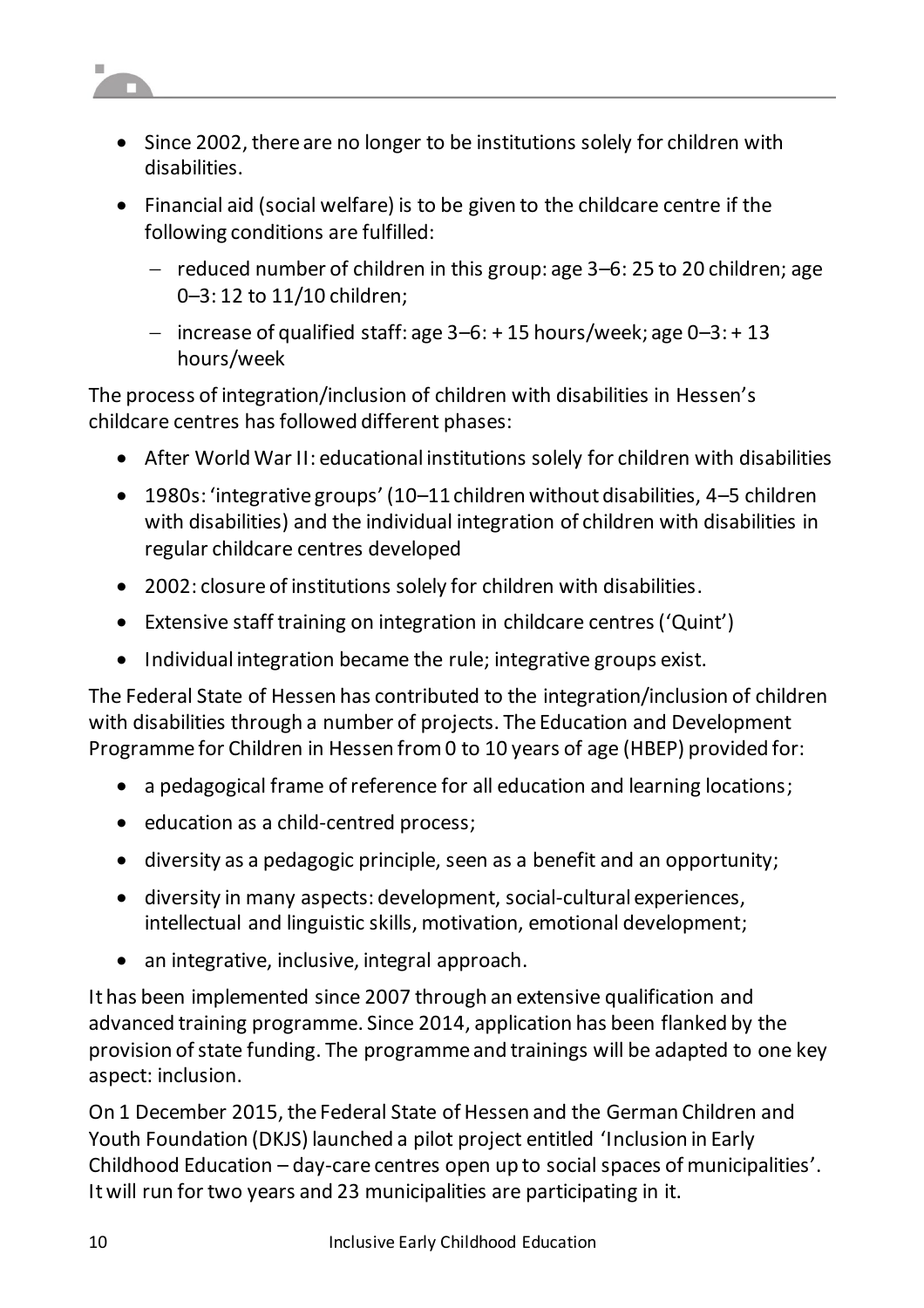Its aims are:

- to support day-care centres and municipalities in developing inclusive local strategies in the field of early education;
- inclusive education in day-care centres and support of local networks;
- to incorporate HBEP trainings;
- a broad understanding of inclusion addressing various kinds of differences;
- professional assistance for each municipality, network meetings, working group.

State law (§ 1 Abs. 3 Children and Youth Welfare Code of Law-HKJGB) established that youth welfare institutions shall work towards fostering inclusion in accordance with the United Nations Convention on the Rights of Persons with Disabilities. The law which introduced this regulation is currently being evaluated as to its effects.

(More information about the German inclusive education system is available in the country report, in the description of the example and in Germany's national overview[: www.european-agency.org/national-policy-and-provision/Germany](https://www.european-agency.org/national-policy-and-provision/Germany)).

### **2.2 Kita Gänsberg Kindergarten**

The Integrative Kindertagesstätte Am Gänsberg is a day-care centre for children from the age of three until the start of primary school provided by the Lebenshilfe Rheingau-Taunus-Kreis e.V., a non-profit association. It is located in Idstein, a small town with 25,000 inhabitants, 40 kilometres northwest of Frankfurt am Main in the Federal State of Hessen. The day-care centre was founded in 1994. When it opened, it was the only place in the locality that integrated children with disabilities. Prior to this, they had been forced to attend special facilities in other municipalities.

Until 1999, the terms and regulations for day-care centres looking after children with and without disabilities focused on one type of structure and were very strict in the Federal State of Hessen. There were groups with 15 children, with one third having physical or intellectual disabilities. In 1999, a new law encouraged integration for every child in its neighbourhood and regulations became wider. Currently, the day-care centre offers four groups with 20 children in each. The number of children with disabilities varies from two to ten children in the whole day-care centre, depending on the amount of children with disabilities living in the locality. Five children with different disabilities are currently attending.

The important thing is that all children living in Idstein have the opportunity to come to the day-care centre without selection. It welcomes typically-developing children, as well as children with developmental difficulties, children with and without disabilities, children from all kinds of different cultural and personal backgrounds,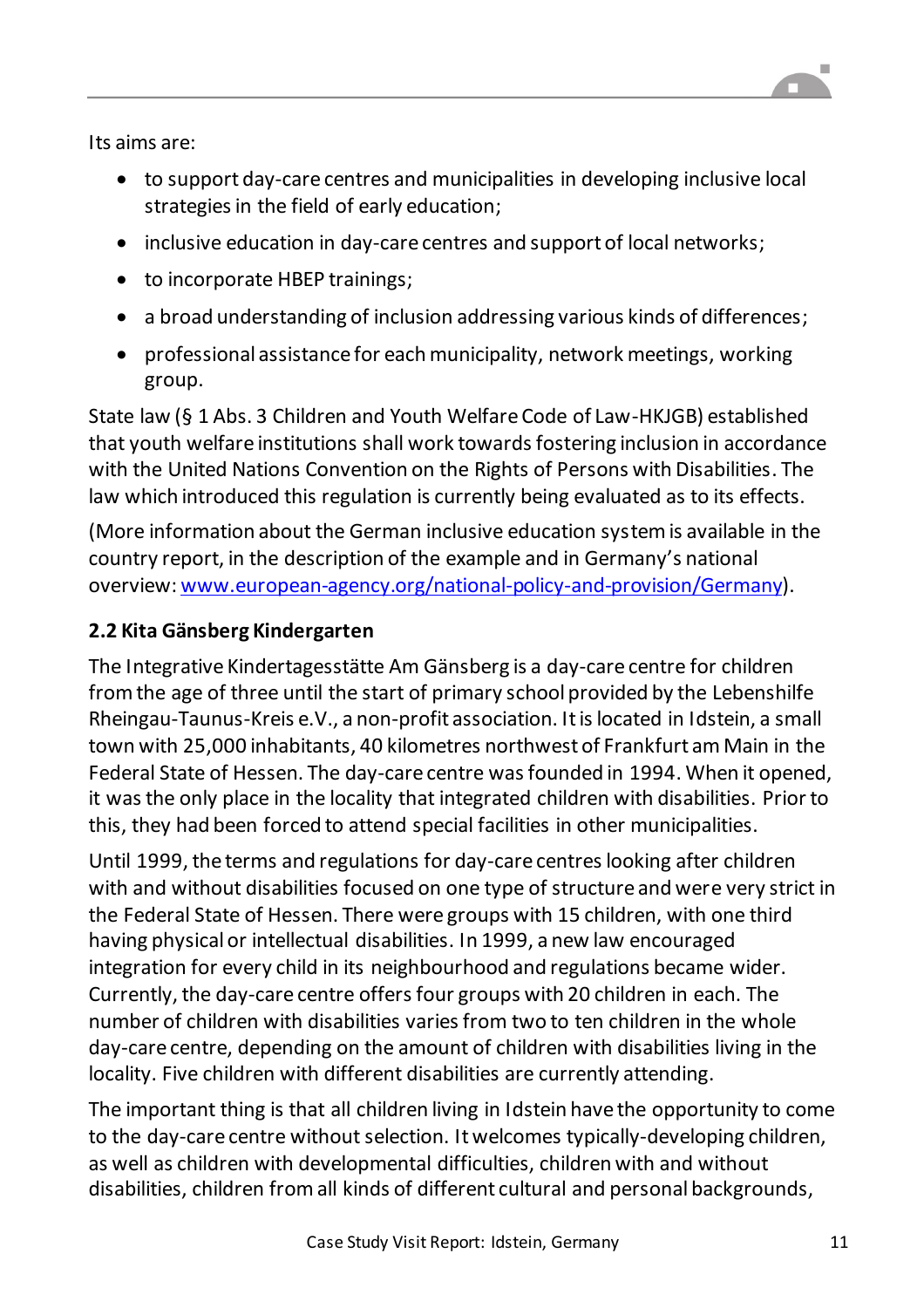

and children from both wealthier and poorer families. The day-care centre offers this range of children the opportunity to be included in all activities, to improve their holistic development and to learn and experience something new every day.

The staff's qualifications meet the statutory specifications. They are fully educated and qualified to work in ECE. The centre also strives for staff diversity, including both males and females, as well as employees from an immigrant background.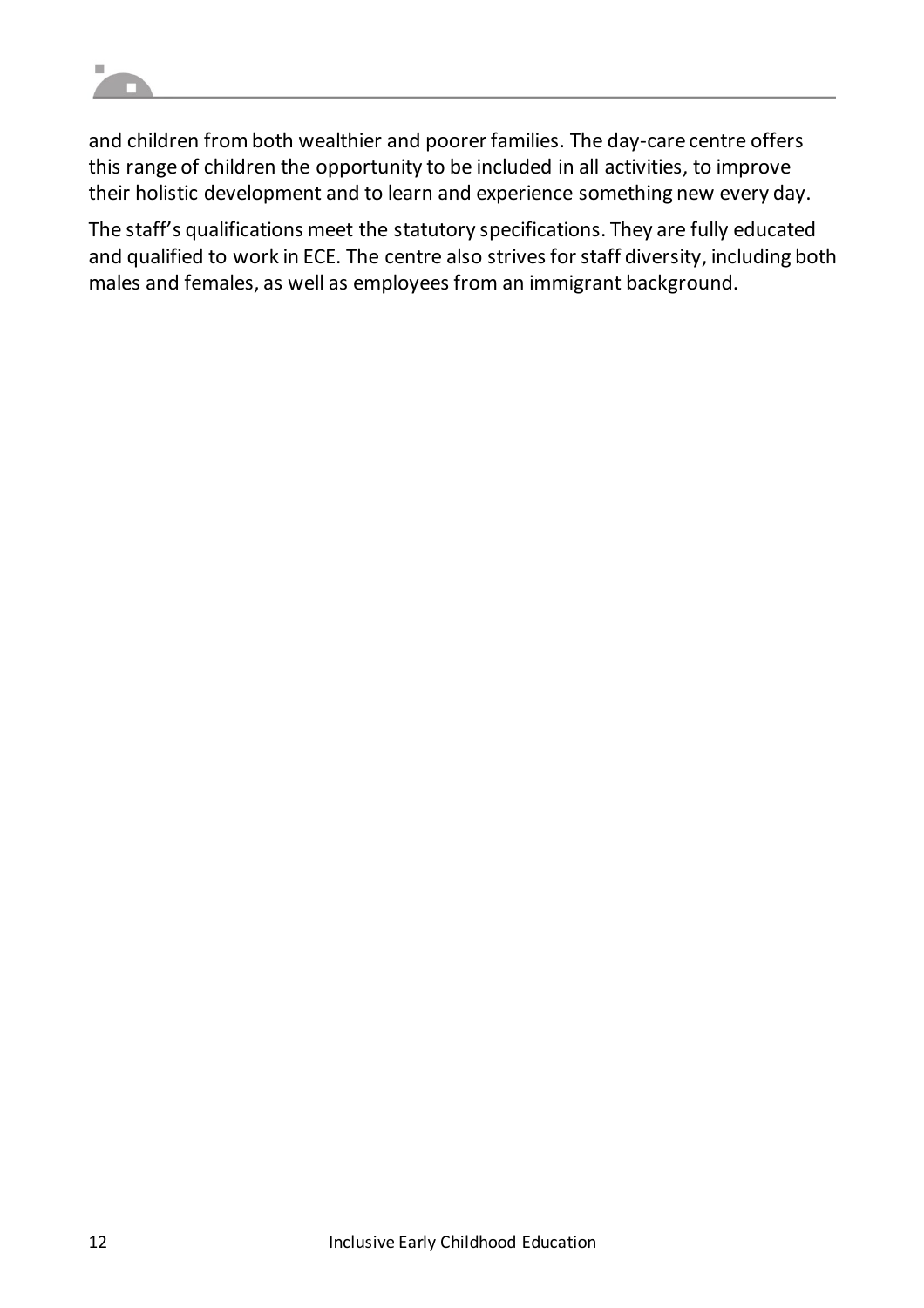

### **3. THE SETTING'S HIGHLIGHT (THEME 1): LIVING AND LEARNING – CHILD-CENTRED EDUCATION**

In accordance with the Federal State of Hessen's education plan, Kita Gänsberg Kindergarten subscribes to an educational concept that focuses on social learning and developing the personality.

Everyday activity and social interaction with other people, adults and children, the co-construction of life practice, language and knowledge are the central elements of this educational process.

### **3.1 Being welcome**

Every child is welcome in this kindergarten – **without exception**. This also applies to their families.

The kindergarten does not ask whether it can care for a child, but instead does whatever is necessary to create the conditions that meet the child's needs. In this way, special needs, gender-specific requirements, the cultural and domestic initial situation, existing social contacts, families' wishes, etc., are already incorporated into the planning and taken into account to the greatest extent possible prior to acceptance.

Recognising that every child and every family is different, transition into the kindergarten is organised individually. No more than three new children start on the same day to ensure an easy and smooth transition from the home or crèche environment.

### **3.2 Feeling comfortable**

Feeling comfortable and having fun form the basis for openness to developmental stimuli and create the basis for making learning easier. The focus is on wellbeing. Feeling comfortable encompasses a variety of sometimes conflicting facets: the experience of being held with a parallel development of confidence in one's own possibility, one's competence for taking action; to accept help and at the same time learn to cope with challenges appropriately and independently; to participate and at the same time retain one's own identity and be able to continue developing; to be appreciated and respected; to be respected for one's strengths instead of being measured by one's weaknesses. This list in no way claims to be complete, but it adequately outlines the field of tension involved in work in a kindergarten. The kindergarten therefore sees a central challenge for all its employees in designing and accompanying the environment and the social interactions in such a way that the children can feel comfortable.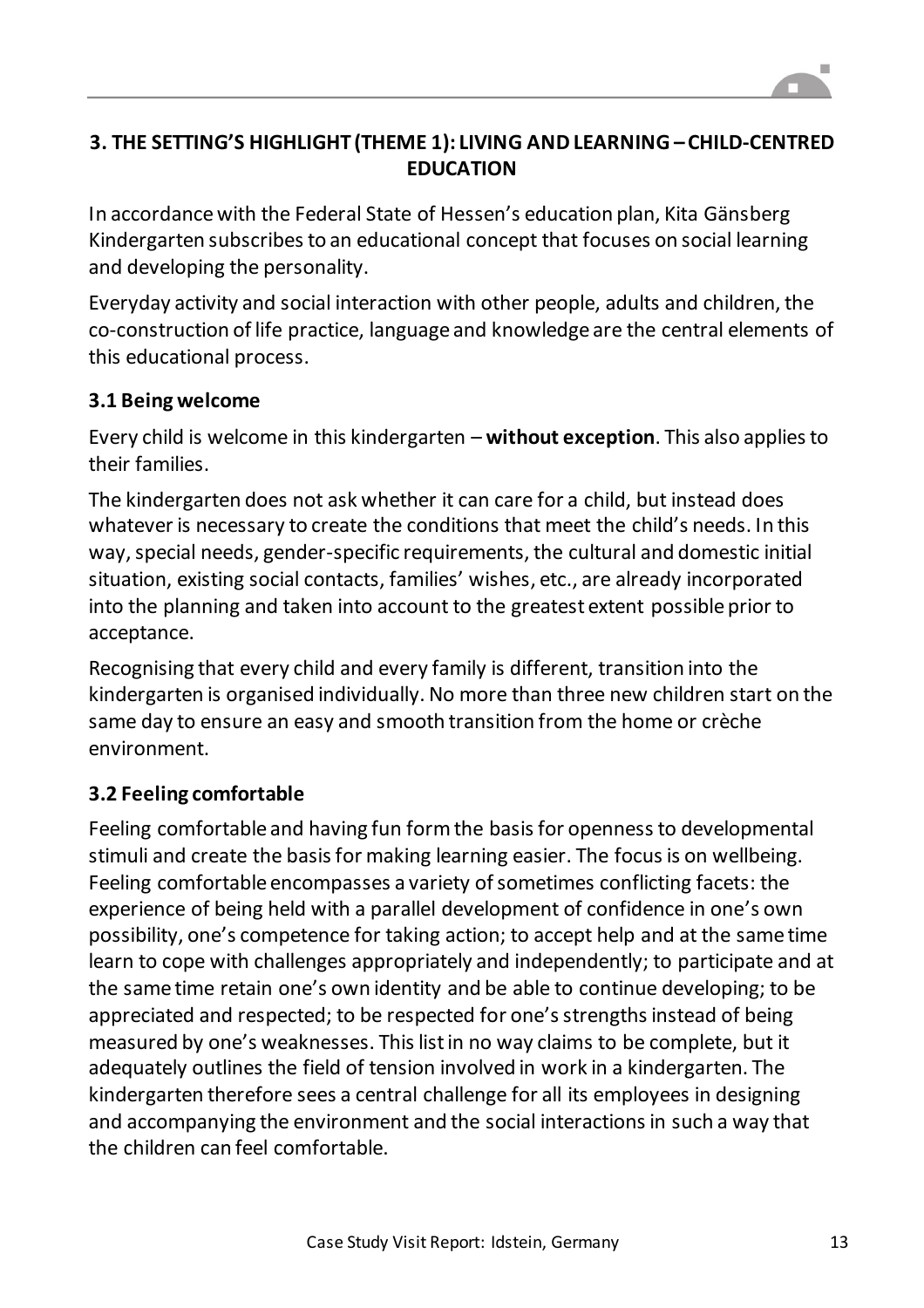The children's wellbeing is indivisibly coupled with the wellbeing of the adults in the institution. Although the children are the focus of attention, the kindergarten also works towards maintaining a view on the situation of the parents and of external cooperation partners, as well as on the employees' working conditions.

### **3.3 Feeling secure**

Security is another central aspect of early childhood development. A good, stable bond in turn forms the basis for developing a sense of security.

Although this requirement is of primary relevance within the family, a reliable complementary bond in the day-care centre and elementary education is also of utmost importance. The kindergarten seesthe establishment of a viable bond with the individual children in the group, and then releasing them from this bond with a view to their development and the transition to school life, as one of the most important tasks for the professionals in the institution.

Such requirements could of course be decreed, but whether they would ultimately be productive remains doubtful. The requirement of the professionals therefore consists of offering the children a relationship and creating a basis upon which they can accept it. At the same time, by employing at least two professionals in a group, the children have several options. This is an initial situation that clearly improves the chances for successful work with relationships.

The children's own relationships with their peers also play an incredibly important role. This increases in importance throughout the kindergarten period and over the course of the personal development process. Here, the kindergarten seesits task as creating the structural prerequisites, for example, within the framework of group structures or free and undisturbed possibilities for play, but also the continuous accompaniment and support of the children in their interactions with as much sensitivity as possible.

Besides the social factor, the kindergarten also considers structural aspects that can convey a feeling of security. With the group structure, it offersthe children a reliable framework that helps to endow them with a sense of belonging.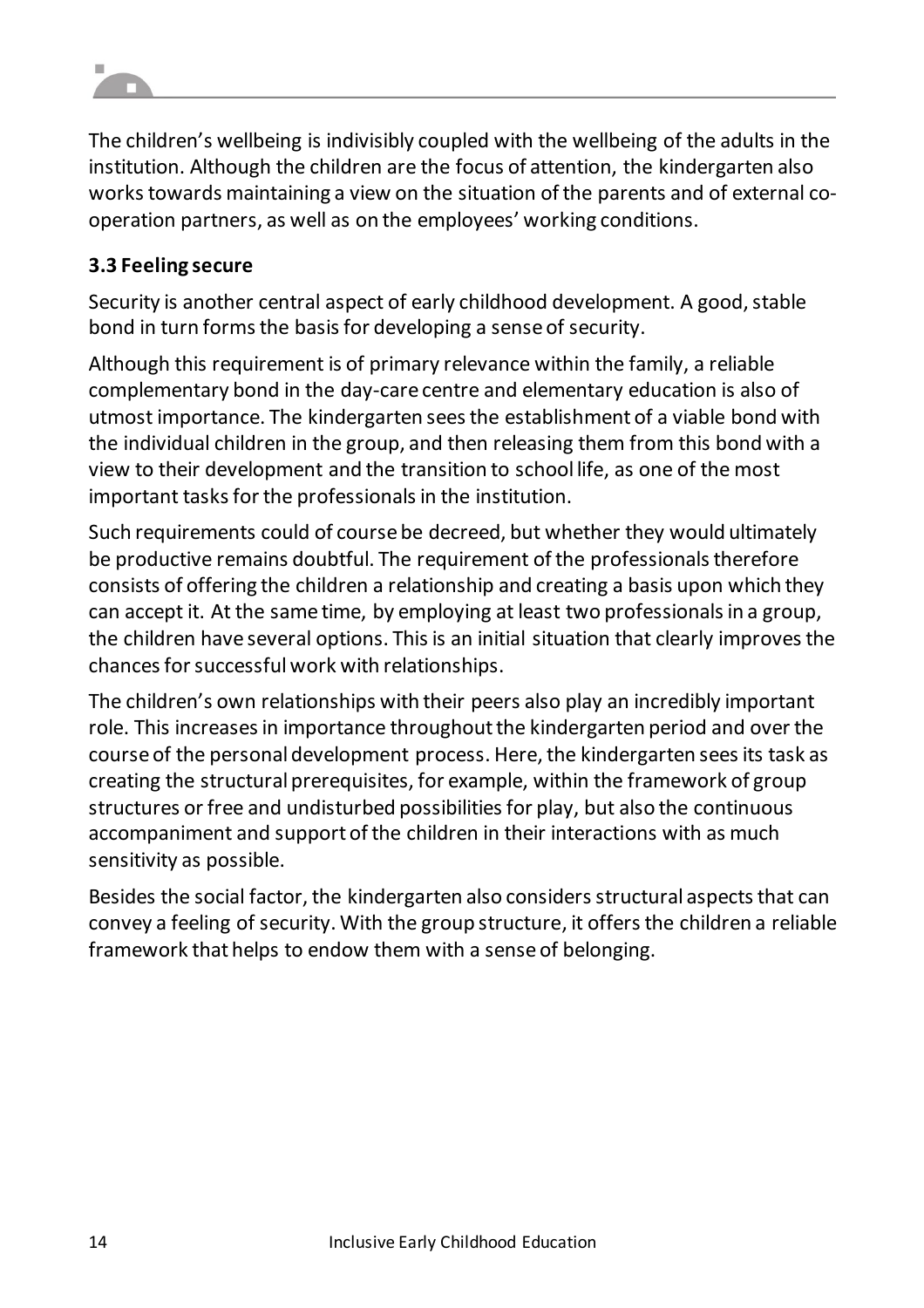### **4. THEME 2: SHARED VISION OF INCLUSION**

'It's normal to be different'. The principal explained that this statement has formed the foundation of the Am Gänsberg day-care centre's work since its opening in 1994; a place for pre-school upbringing, education and care for all children.

### **4.1 Respect for diversity**

The kindergarten understands dealing with the diversity of human life in the daycare centre as an asset. It represents an important resource and reveals great potential for learning. As already mentioned, the day-care centre is completely open to all children. However, diversity refers not only to the children. It also welcomes differences in the staff team and the enrichment that this brings to the education work.

However, diversity also presents the staff with special requirements in dealings with the children. Not doing 'the same for everyone' but instead making 'each to his own' possible is the goal of the educational work. This requires a high degree of internal differentiation, which makes it possible to structure the everyday routine, as well as the offers and projects, in such a way that impetuses and chances for developments are created for everyone. The starting points are always provided by the children's strengths, interests and inclinations, in order to allow them to experience selfefficacy.

### **4.2 Respect and involvement of children**

Appreciation of and respect for children also form the foundation of the kindergarten's work. Offering children a variety of possibilities to reach decisions concerning their lives in the day-care centre is thus self-evident. This is reflected both in the individual interaction with the child, but also in the structural design of the kindergarten's routine. Opportunities are thus planned on a daily basis in which the children can decide for themselves, what, with whom, for how long and where they want to play, or even with voting processes within the group. The current situation is discussed within the framework of the daily meeting of the individual groups. Suggestions and complaints are incorporated; joint plans are made, voted on and decided. Over the course of their time in kindergarten, in this way the children have the possibility to gain experience with democratic processes. Within the context of the pre-school project in the last year prior to entering school, democratic voting processes are of central importance and, to a great extent, determine the group's work.

A particular challenge in this area is presented by the involvement of children who, due to their disabilities, cannot actively reach decisions or take part in decisionmaking processes. This also applies conditionally to the involvement of children with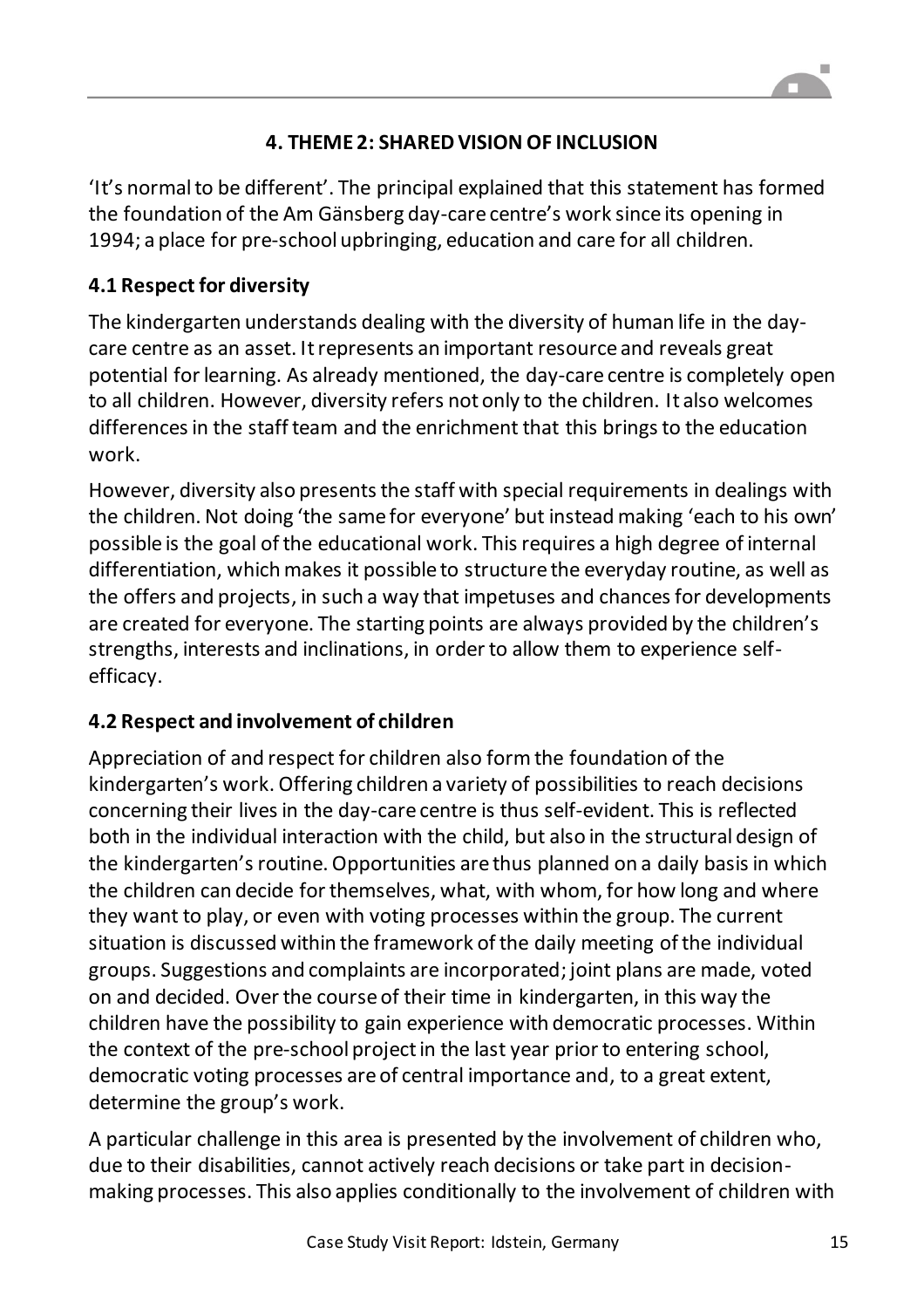

inadequate communication possibilities. These children are generally dependent upon assistance, empathetic interpretation or an advocate of their interests. This task usually falls to the professionals. The kindergarten has also had good experiences with children who assume this task sensitively and empathically.

The visit participants were impressed by the fact that one educator asked a child's permission before looking at their portfolio. This indicates a deep respect for children and a chance for them to have a say.

Another example of the children's involvement in decision-making relates to the naturally designed play area of approximately 2,000  $\text{m}^2$ . A redesign decisively influenced by the children took place several years ago. Many of the children's ideas were realised. For example, there is now have a permanent play shop and a difficult climbing course. The outside grounds offer a variety of possibilities for play. Overall, it is designed and equipped in such a way that it gives all children the possibility to be self-efficaciously active. In particular, the play equipment is built in such a way that, for the most, children with motor disabilities can use it independently. At the same time, it provides challenges for children with well-developed motor skills. The play area's design also creates spaces for unobserved, independent play.

### **4.3 Collaboration with parents**

The parents' council is elected to represent parents' interests. It is an important instrument for ensuring the appropriate degree of parent participation in the context of the upbringing partnership. It has the right to be informed and heard with regard to all important matters of education, upbringing and care.

The parents' council is elected in the first two months of each kindergarten year. It should consist of two representatives from each group.

All parents have the opportunity to participate in the kindergarten routine as an observer, following consultation.

Parents are involved in the design, organisation and carrying out of celebrations and parties of the entire day-care centre.

The same applies for assistance with caring for the garden and the upkeep of the day-care centre. The funds saved in this way can be invested in the day-care centre's other operations.

Active communication and discussion with the parents of the children in the daycare centre is a central element of successful educational work. The kindergarten therefore attaches a corresponding level of importance to it.

From the discussions with the parents, the visit participants learned that direct everyday discussion – the so-called 'word in passing' – is highly valued. The staff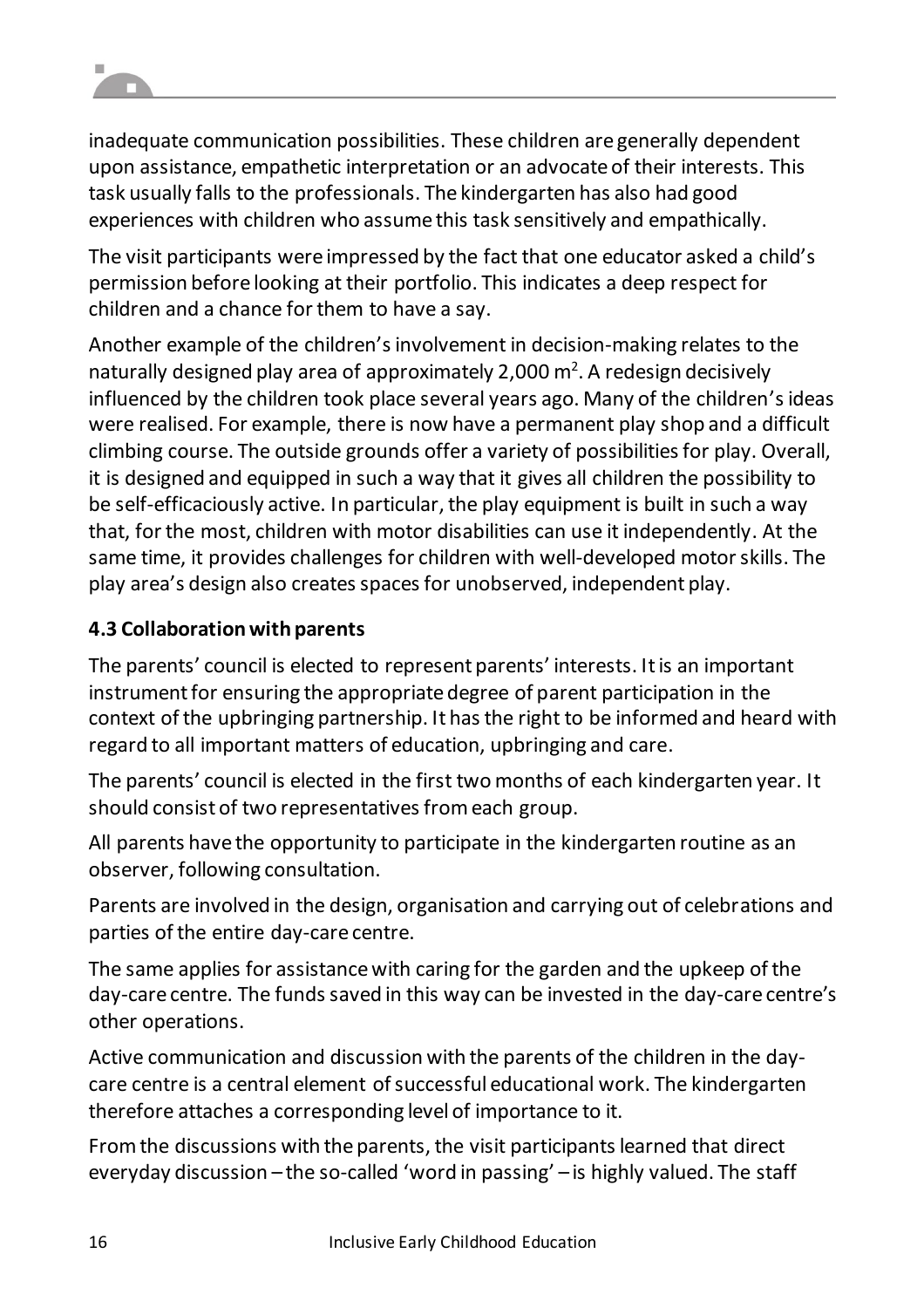

planning is oriented to ensure that such discussions can take place to the greatest extent possible in accordance with needs. In addition to this, discussions with parents are possible by appointment at any time in the framework of the weekly opening hours. Deviations can also be agreed upon in exceptional cases.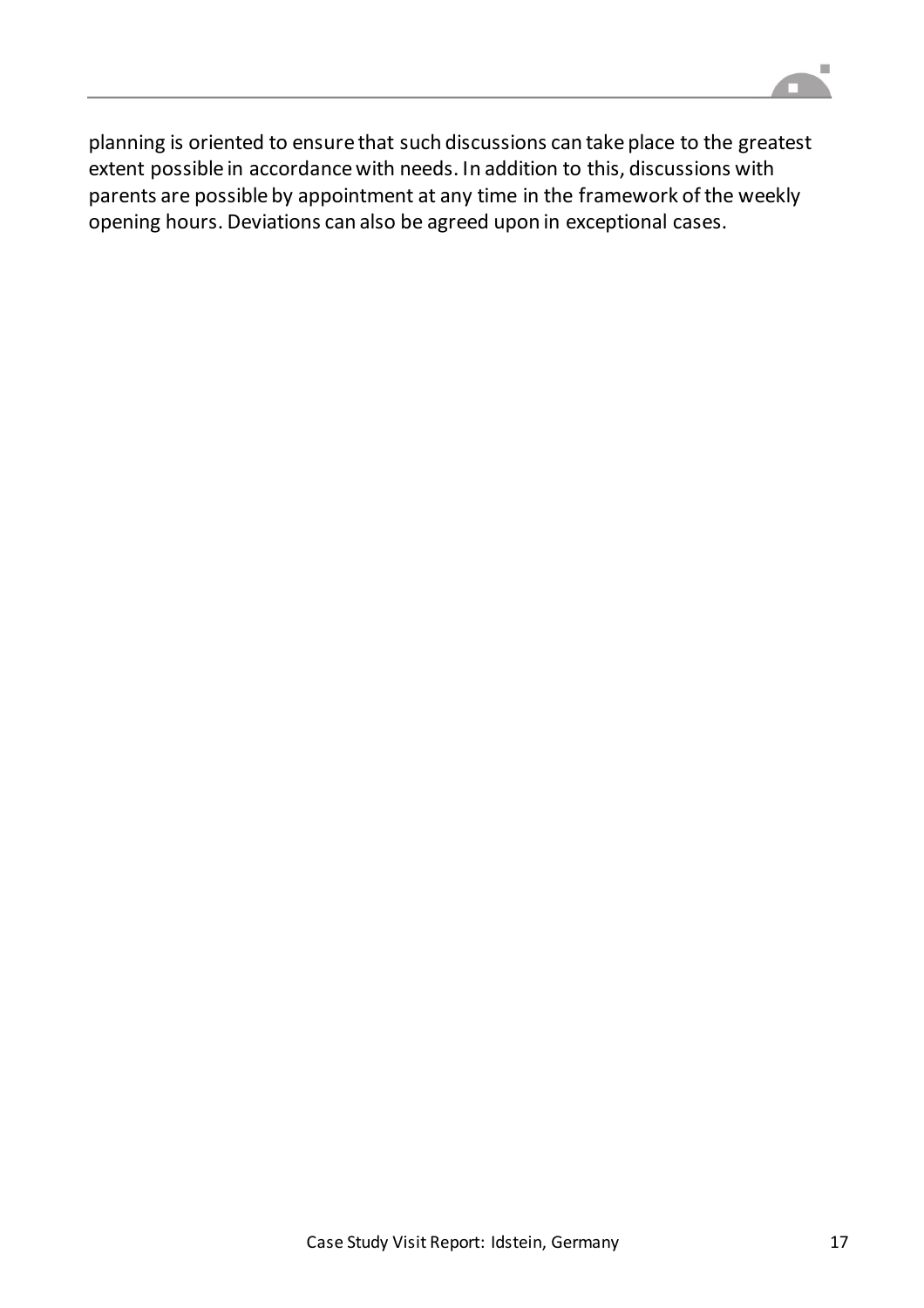### **5. THEME 3: ENSURE QUALITY PROVISION**

### **5.1 Quality development**

Within the framework of municipal quality development, the kindergarten participated in a two-year quality development process moderated by the PädagogischeQualitäts-Informations-Systeme gGmbH (PädQuis). The foundation of this process is provided by the results of the National Quality Initiative in day-care. The instruments of this process continue to be used in the educational routine.

Parallel to this, the kindergarten was decisively involved in the development and implementation of the parent survey at the municipal level, with which it continues to be regularly involved, and which it usesto continuously improve the offer in the day-care centre.

The kindergarten also sees itself as a learning organisation, in which informal processes are of central importance for the quality of continuing development. Of primary importance here is everyday exchange with the users, the children and their families. Beyond this, it works on its networking. This includes participation in various committees (state working group of Frühe Hilfen e. V., sub-working group on kindergartens of the LIGA der Freien Wohlfahrtpflege, the kindergarten and migration working groups of Lebenshilfe Hessen, the inclusion working group of the district, the Idsteiner Netzwerkes für Familien, to name a few), co-operation with primary, special needs and professional schools (for example, in the context of the Federal State of Hessen education and upbringing plan or childcare worker training) and co-operation with ECI services, therapists, etc. All of these, along with continuing training measures for the staff, etc., provide important impetuses for development. These are continuously reflected upon and adapted where appropriate.

### **5.2 Training and internships**

Highly trained specialists provide the foundation for successful educational work in the institution, as in elementary education in general. This is why the kindergarten sees training as an important field of activity. Each year, it offers one or two students the opportunity to complete the practical component of their teacher or childcare worker training in the institution. The kindergarten does not see this as just an additional requirement, but is instead convinced that it benefits from it.

It also offers social assistants the opportunity to complete the practical component of their training programme in the facility.

The kindergarten seems to be committed to maintaining the principle of retaining qualified employees in day-care centres. At the same time, it is open to the training of lateral entrants and is active in this area within financial boundaries.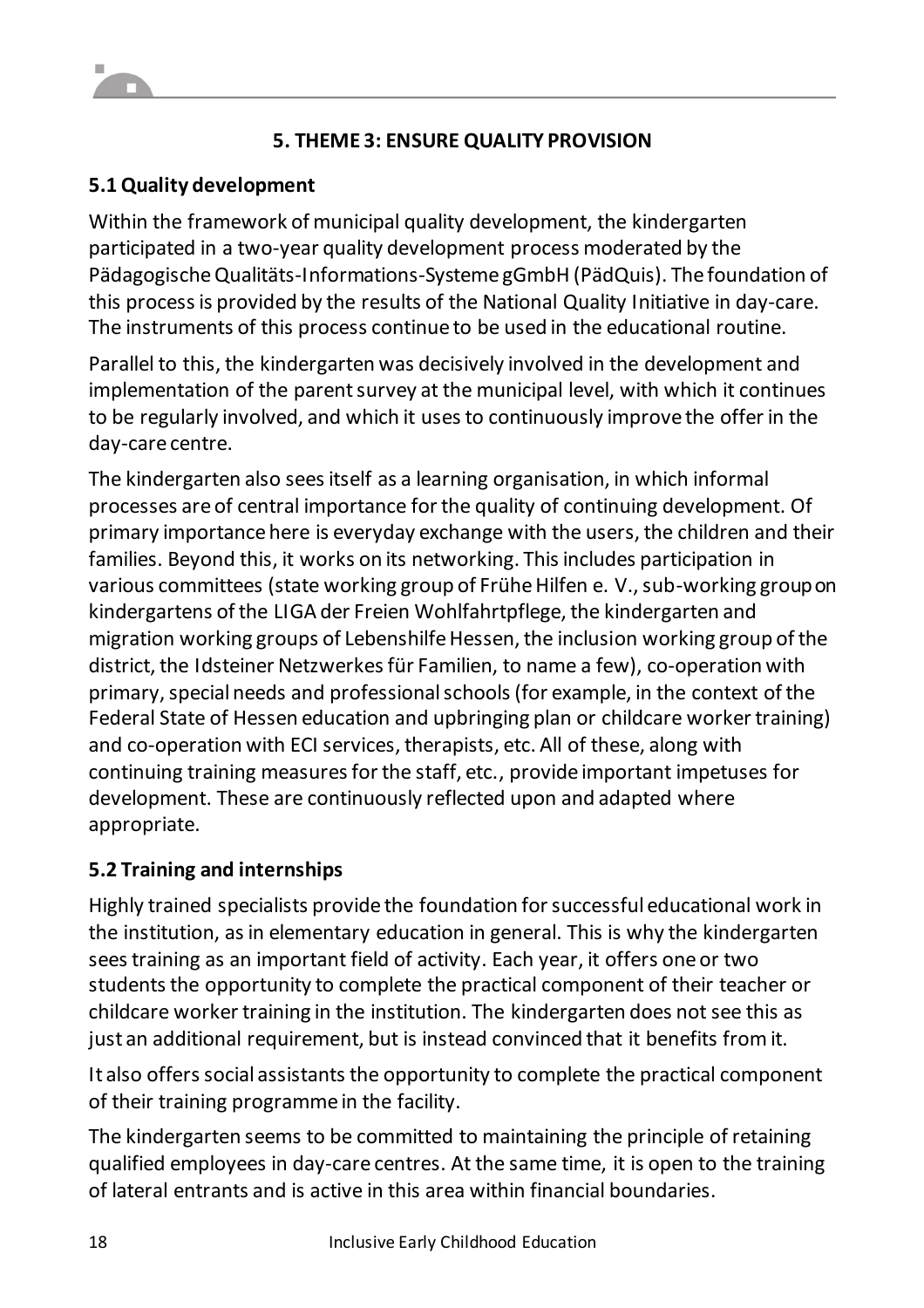

In the context of recruitment for the vocational field, it co-operates with the secondary and special needs schools on location and offers appropriate pupil internships in the day-care centre.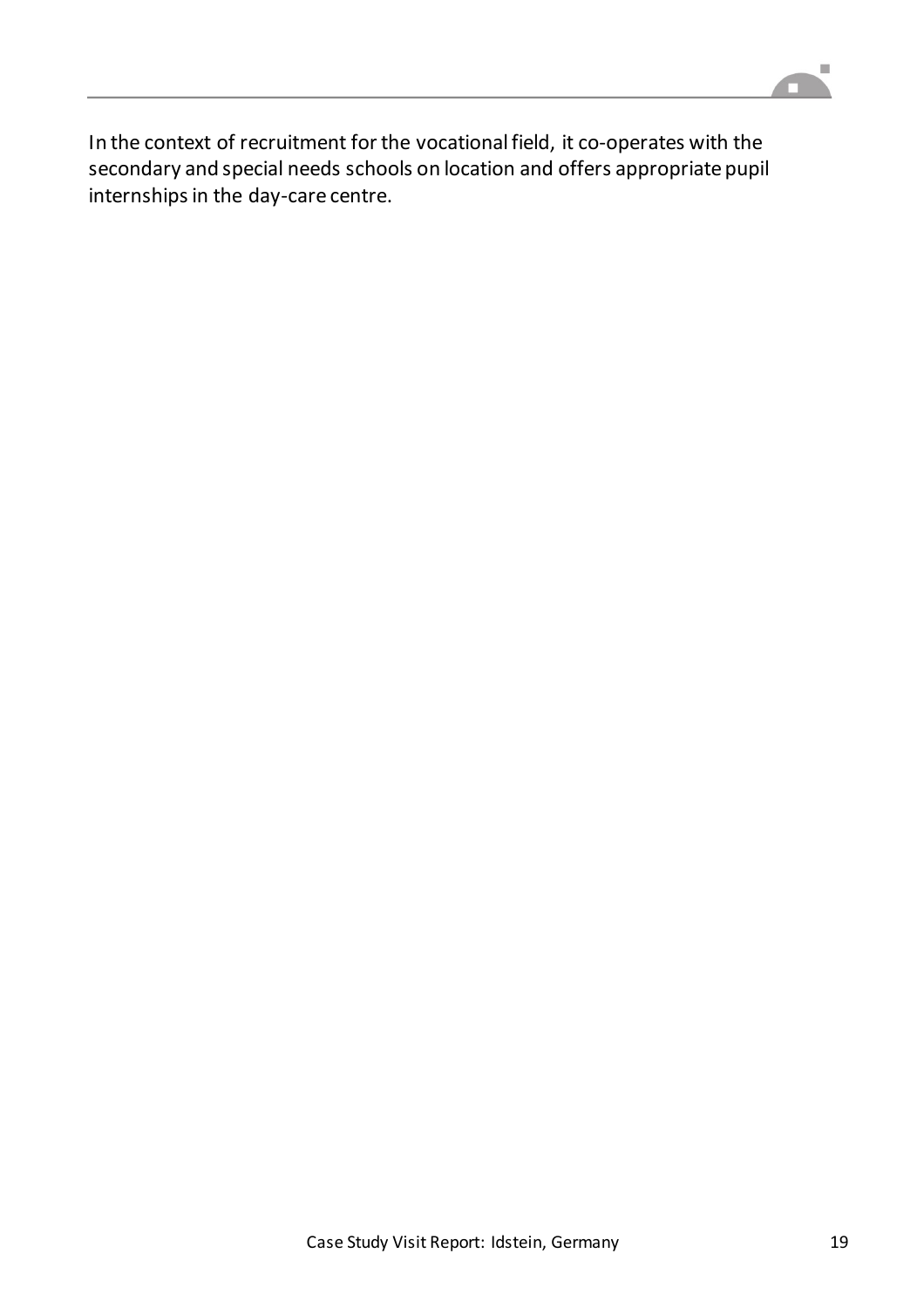### **6. CONCLUSIONS AND RECOMMENDATIONS**

The inclusive policy of early childhood education in the Federal State of Hessen has had a very positive impact on Kita Gänsberg Kindergarten's inclusive educational practice. In Idstein, the visit participants observed a significant example of a preprimary school with very successful integration practices. This kindergarten, with its child-centred activities and organisation of the school environment, managesto prevent problems from arising and facilitates pre-school attendance for all.

Participants were greatly impressed by the open-door policy and the fact that the front corridors where used for bicycles and other toys for developing fine motor skills. Children were free to leave the classroom to relax or take a break from an activity. This helped to avoid tantrums and created a more enjoyable learning environment. The idea was more to create space to promote independence. Moreover, the group benefits frompartial reduction. The kindergarten was a very welcoming, cosy place.

Another impressive element was the outdoors playground and whole organisation behind it. Even a learner with difficulties in participating in the classroom could enjoy free play and co-operate with peers in creating relationships. The use of water, shovels and soil to create a small river and the provision of waterproof clothes and boots to all children, so that they could participate in free play without any restrictions or worries, was remarkable.

All participants were impressed by the positive atmosphere and the very warm relationships between educators and children and parents; the interest of the youngest children is stirred by mixing with the older ones. The mixed ages for 3- to 6-year-olds encourages children to work together and help one another and does not segregate them by age.

Children were very calm and unstressed. They seemed happy in their environment; inclusion feels 'natural'.

As one parent said: 'This is the best institution in the city'.

### **6.1 Areas for further discussion**

As Kita Gänsberg Kindergarten strives to continue improving its services, the visit participants made some proposals for further reflection on key areas related to inclusion:

 Needs identification: Needs identification seems to be done by a single doctor who, at the end of a process, isresponsible for the expertise/assessment towards the funding agency. Regardless of their experience and expertise, a single-person approach has the power to